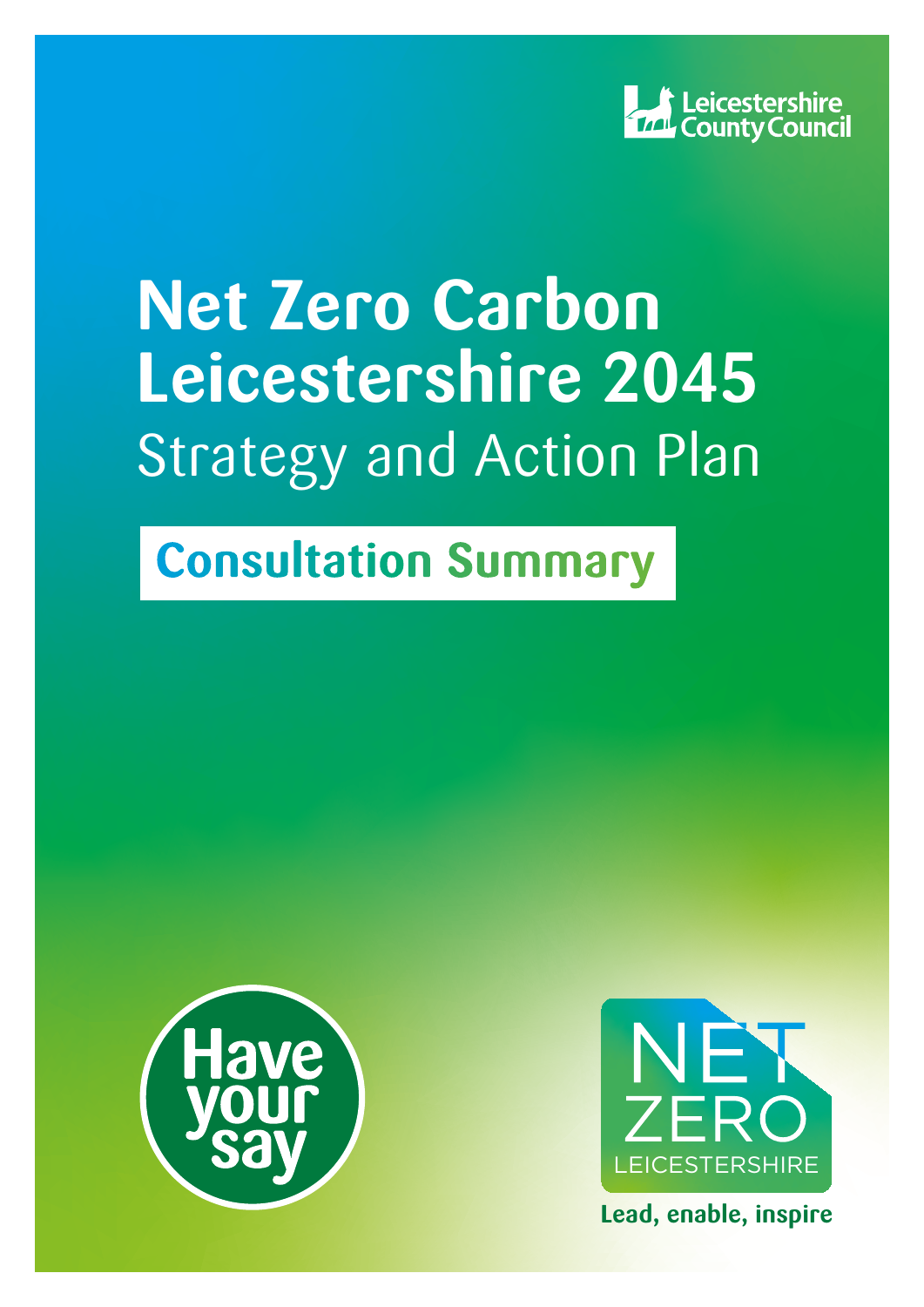# Why a Leicestershire Net Zero 2045 Strategy and Action Plan?

Leicestershire County Council declared a climate emergency in 2019, but we're proud to have a commitment to environmental action that dates back much further. Climate change is the long-term shift in average weather patterns across the world. The release of carbon dioxide and other greenhouse gases (GHGs) have caused global temperatures to rise, resulting in long-term changes to our climate. Despite pledges to reduce emissions and action from around the world, the concentration of carbon dioxide in the atmosphere continues to increase and urgent and deep cuts in emissions are still required to avoid catastrophic climate change.

The last five-year period has been the hottest on record since 1850. This trend is predicted to continue, with global temperatures continuing to rise, alongside more extreme heatwaves, droughts and flood events across the world, including here in Leicestershire. To make a difference, we must act now.

The term net zero means achieving a balance between the carbon sent into the atmosphere, and the carbon removed from it. This balance - or net zero - will happen when the amount of carbon we add to the atmosphere through use of fossil fuel energy such as coal, gas, petrol and diesel is no more than the amount removed.

# What is the Net Zero Strategy and Action Plan?

The Net Zero Strategy and Action Plan sets out the approach to delivering the Council's ambitions to achieve net zero carbon emissions in Leicestershire by 2045 or before.

The Strategy takes a long-term view, setting out the end goal of net zero carbon by 2045 with interim targets and outlines how we intend to do this. The Action Plan sets out what needs to happen across the county to both support the journey to net zero and to directly reduce carbon emissions. The Action Plan includes what the council will do and where it aims to inspire and involve others such as businesses, organisations and residents.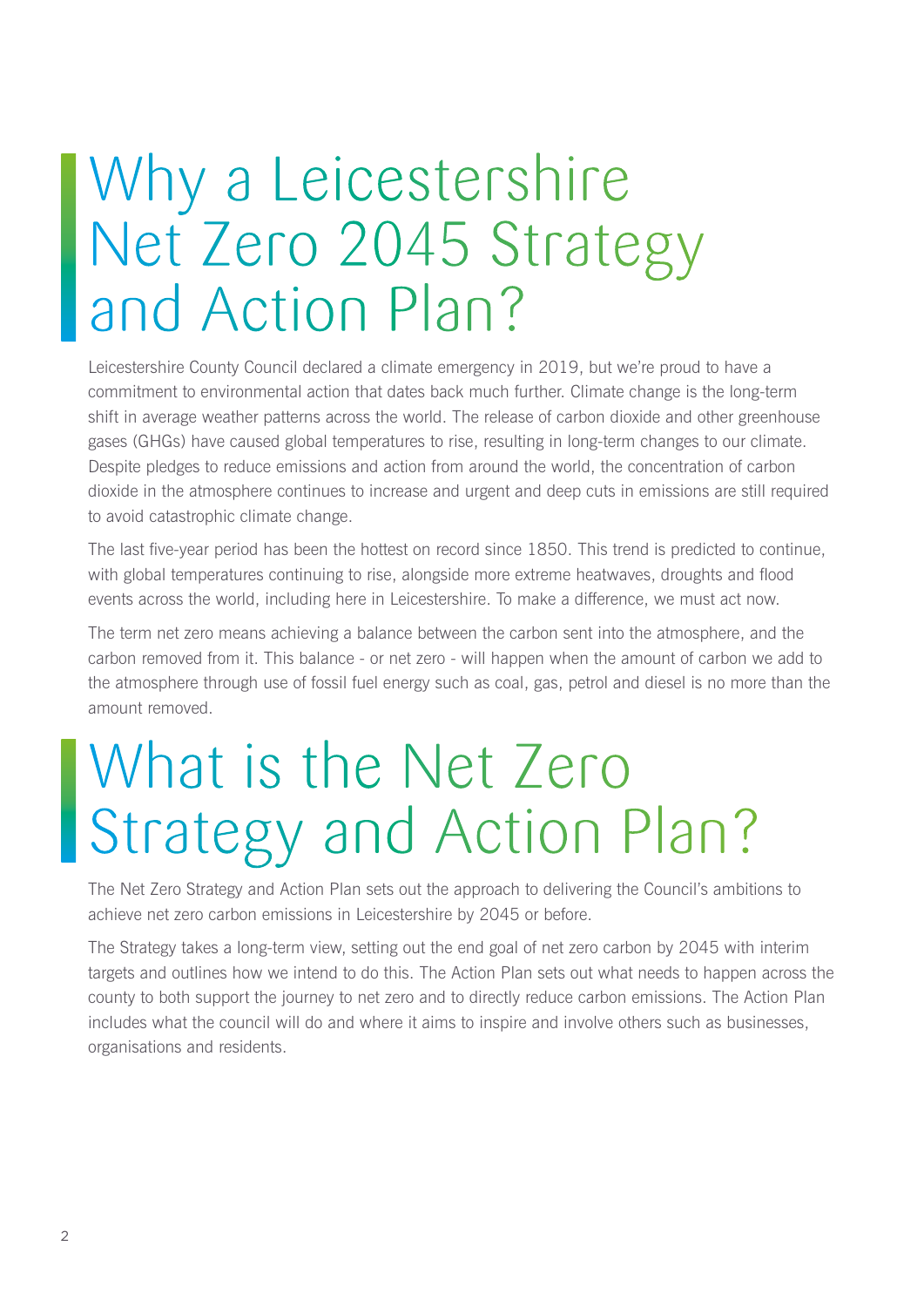# Who is it for?

The Strategy and Action Plan is for all the residents, businesses and communities of Leicestershire. It will be overseen by Leicestershire County Council, but it is clear that the council cannot do this working alone. Buy-in from partners and local people is essential.

# What does it say?

The Leicestershire County Council Net Zero Carbon 2045 Strategy sets out a vision and aims for reducing carbon emissions across Leicestershire and halting the county's contribution to global warming. It reflects the latest climate science, evidence on local carbon emissions and best practice guidance and checklists of what a good climate action plan looks like.

The vision sets out where we would like to be by 2045, while the aims set out how we will reach the targets. It is:

**By 2045 Leicestershire will have ended its contribution to global warming and adapted to climate change. The transition to net zero carbon emissions will have improved the local environment for people and nature, increased prosperity and supported resilient communities.**

#### **As a leading organisation, the County Council aims to:**

**This means a further reduction of 42% between the baseline year 2019 and 2035**

**78%**

- **•Lead** by example, achieving net zero carbon emissions for the council's own operations by 2030.
- **•Enable** carbon reduction across the county by delivering and facilitating the required infrastructure.

**By 2035** 

compared to 1990 levels

• **Inspire** partners and the public to develop a joined-up approach that delivers net zero carbon emissions across Leicestershire by 2045.

**Leicestershire will reduce its greenhouse gas emissions in line with the UK target to cut greenhouse gas emissions:**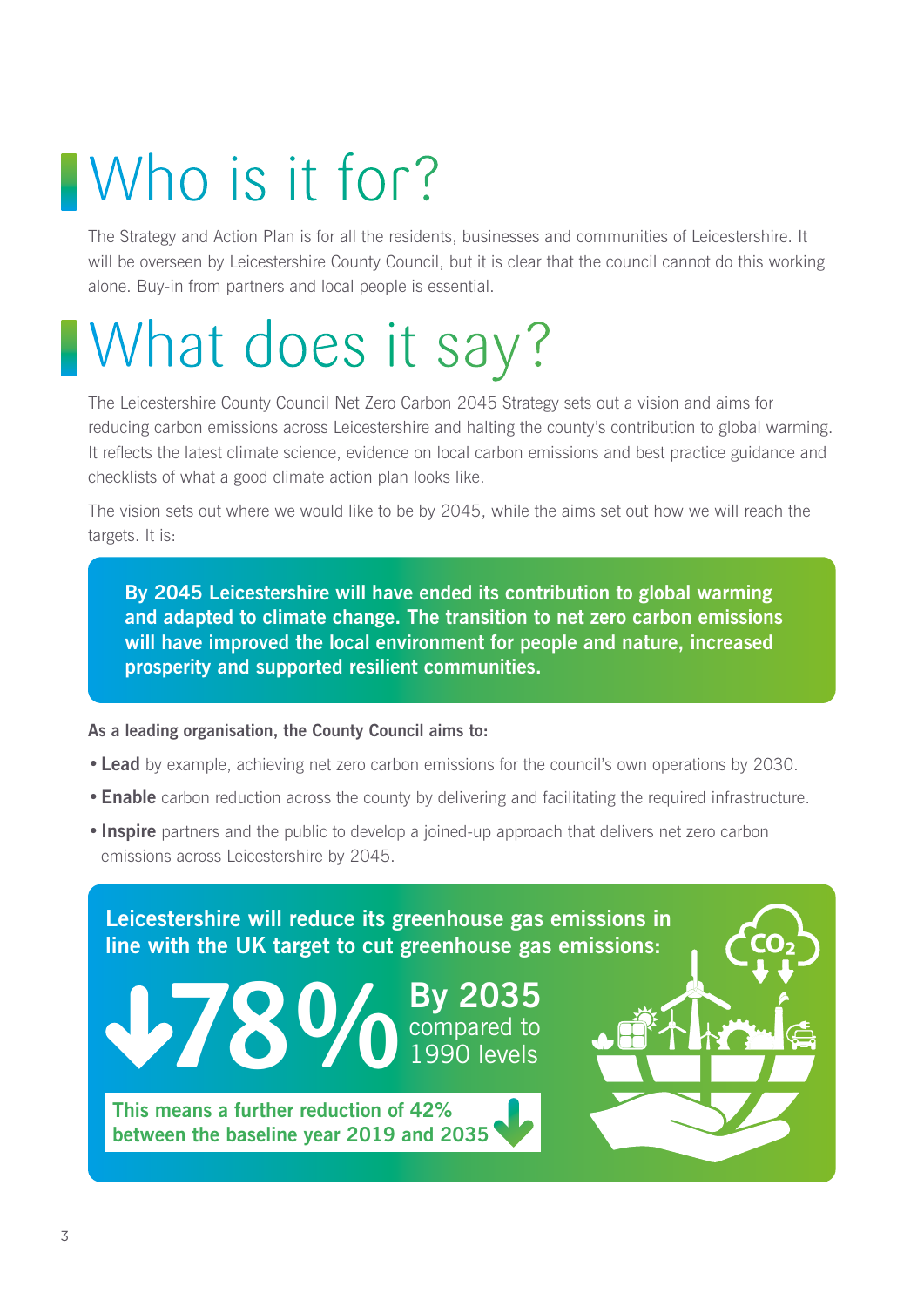The scope of the countywide target describes what is included in the baseline emissions and the reduction targets. The areas with the most emissions as of the baseline inventory measurements of 2019 are transport and domestic and industrial energy use.

The Net Zero Approach section highlights that the actions we need to take to tackle climate change are many and varied and will require a different approach to energy use and production for heating, power and travel in the future. There are also opportunities for us to change the way we use land to remove carbon from the atmosphere and store it in natural systems like forests and soil.

This will require big changes and presents challenges to make sure that everyone can take part and that benefits from the changes will be available to everyone regardless of their characteristics or circumstances.

To tackle these challenges, the Strategy identifies priority principles that will guide the Council's actions to reduce carbon. These commit us to:

- Providing education and information on climate change and the steps needed to tackle it.
- Fairness, freedom and choice to choose the solutions that work in different communities.
- Maximising the co-benefits such as improvements for health and reduced pollution, boosts to the economy.
- Protecting and restoring nature while moving towards the net zero goal.

To get the maximum benefit from the work we do to reduce carbon, there will be a need to prioritise actions which have the largest impact on emissions.

The Strategy includes a preferred order in which to address carbon emissions: **eliminate** (stopping emissions being produced by doing things differently), **reduce** (using energy more efficiently), **substitute** (using renewable energy and low carbon replacements) and **compensate and neutralise** (support carbon reduction elsewhere and permanently remove carbon from the atmosphere).

There are many possible pathways to net zero carbon by 2045, so it will be important to choose actions that have a big impact on carbon, maximise value for money and also have other advantages. The council commissioned research to help inform its plans (and those of other organisations) which concluded that transport fuel switching, heat fuel switching, industrial measures, reduced demand for energy and transport mileage and installation of solar power provide the biggest contributions.

The UK Climate Change Committee estimates that local authorities have the power to control and influence over approximately 30% of the carbon emissions from their area (less in areas with two tiers of local government like Leicestershire) yet confirms there is a significant role for local government. Councils are uniquely placed to identify locally specific solutions through their connection with local people, knowledge and accountability.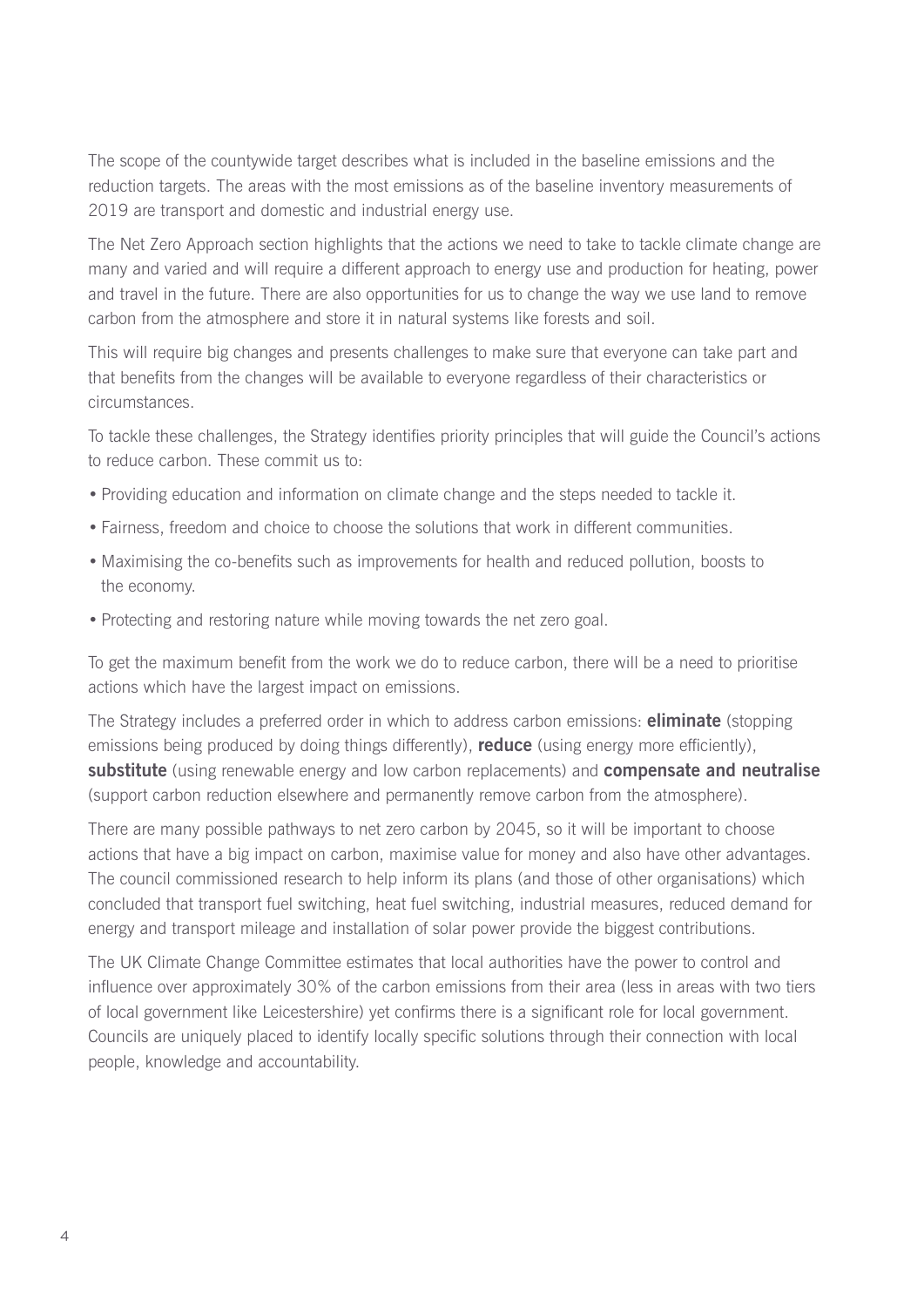The County Council has ambitions to lead, enable and inspire residents and other organisations to deliver net zero for Leicestershire by 2045. The Strategy and Action Plan takes a comprehensive view of what needs to be done to achieve this target and includes actions where the County Council will lead, for example within its own estate and fleet of vehicles, where it will seek to work in partnership or has asks of other key stakeholders and areas where the council seeks to influence national government or to seek buy-in from residents.

The Net Zero Action Plan sets out cross cutting actions to support the transition to net zero and carbon reduction action themes and objectives.

To create the right conditions for the transition to net zero carbon there is a need for:

- **•Leadership** the council will demonstrate leadership and share its knowledge and experience.
- **•Collaboration** a team effort with buy-in from residents and partners for a joined up approach.
- **Research & Innovation -** to fill gaps in knowledge and to develop and test new solutions.
- **•Informing, Engaging & Involving -** regular communications and campaigns and listening to the voice of local stakeholders and the public to shape net zero plans.
- **•Finance -** unlocking investment from across society and attracting green business.

Deep and rapid cuts in carbon emissions are also required. The section on carbon reduction themes and action tables includes broad themes for cutting emissions and increased carbon capture and storage that reflect the key emission sources for Leicestershire. These broad aims and actions are:

### Decarbonising Transport

#### **To deliver sustainable, affordable transport choices for all that minimise carbon emissions.**

- 1. Encourage changes to travel behaviours
- 2. Reduce the need to travel by car
- 3. Encourage and enable more cycling, walking and other active travel
- 4. Support people to choose public transport
- 5. Support the transition to ultra-low emission vehicles for example, electric and hydrogen fuelled
- 6. Reduce the impact of freight movement within and across the county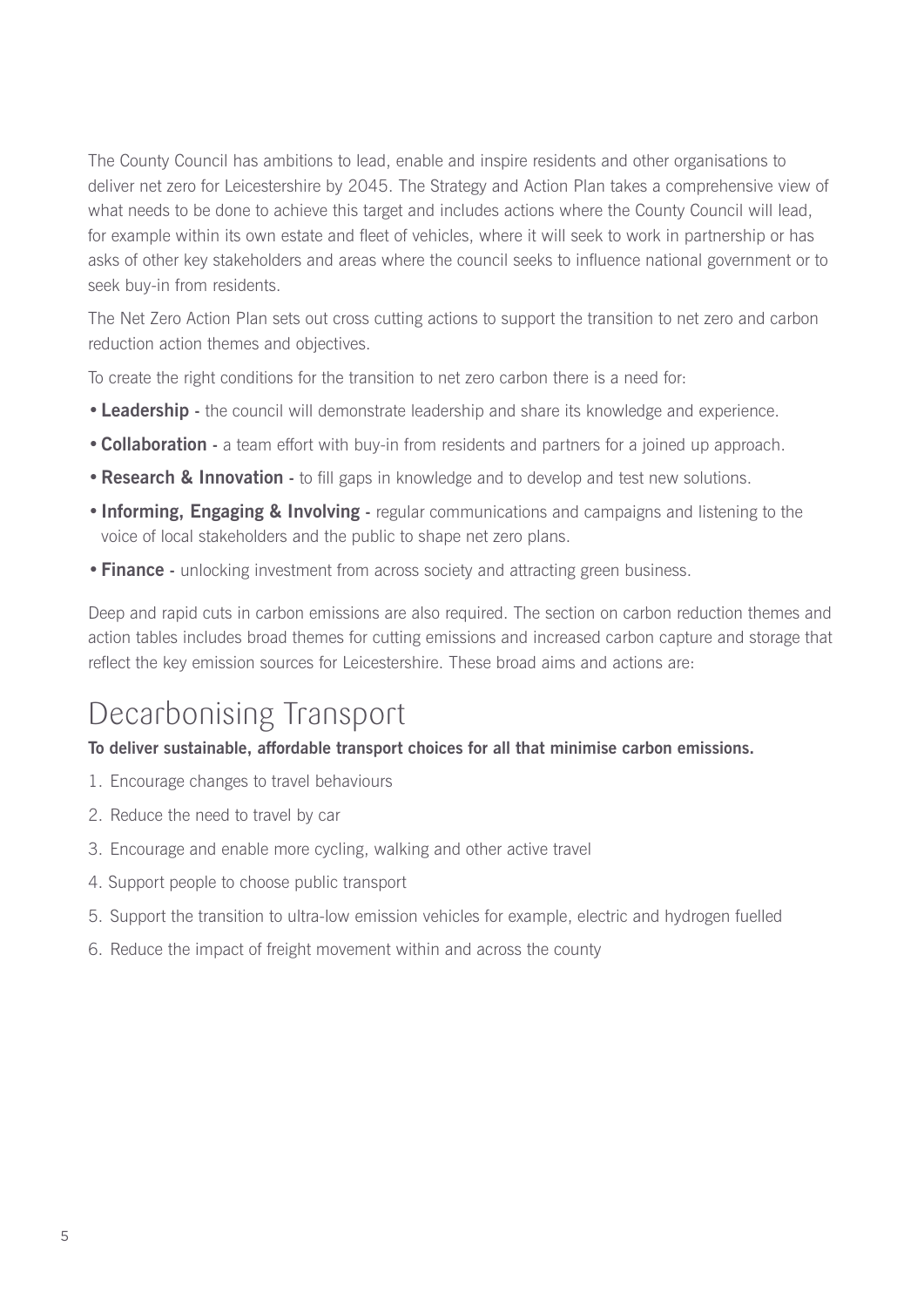## Net Zero Infrastructure and Development

**To reduce demand for energy, support the switch to low carbon energy and heat, increase renewable energy generation and the sustainable use of natural resources.**

- 1. Change behaviour to reduce demand for energy
- 2. Improve the energy efficiency of homes and other buildings
- 3. Decarbonise the heat supply
- 4. Modernise the grid and ensure capacity is available to support net zero
- 5. Increase local renewable energy capacity
- 6. Minimise emissions from new builds in construction and use
- 7. Support the transition to a circular economy including the sustainable extraction, use and end of life management of natural resources
- 8. Engage with government and business to unlock joint solutions and investment
- 9. Increase carbon removals by supporting the development of carbon capture and storage solutions

### Green Economy

#### **To grow the county's low carbon economy and increase demand for low carbon goods and services.**

- 1. Support existing businesses to go green and benefit from the low carbon economy
- 2. Attract low carbon business, industry and investment and develop local supply chains and circular economy
- 3. Identify and develop skills to support the net zero transition
- 4. Stimulate demand for low carbon goods and services
- 5. Encourage the uptake of green tourism and opportunities for green spending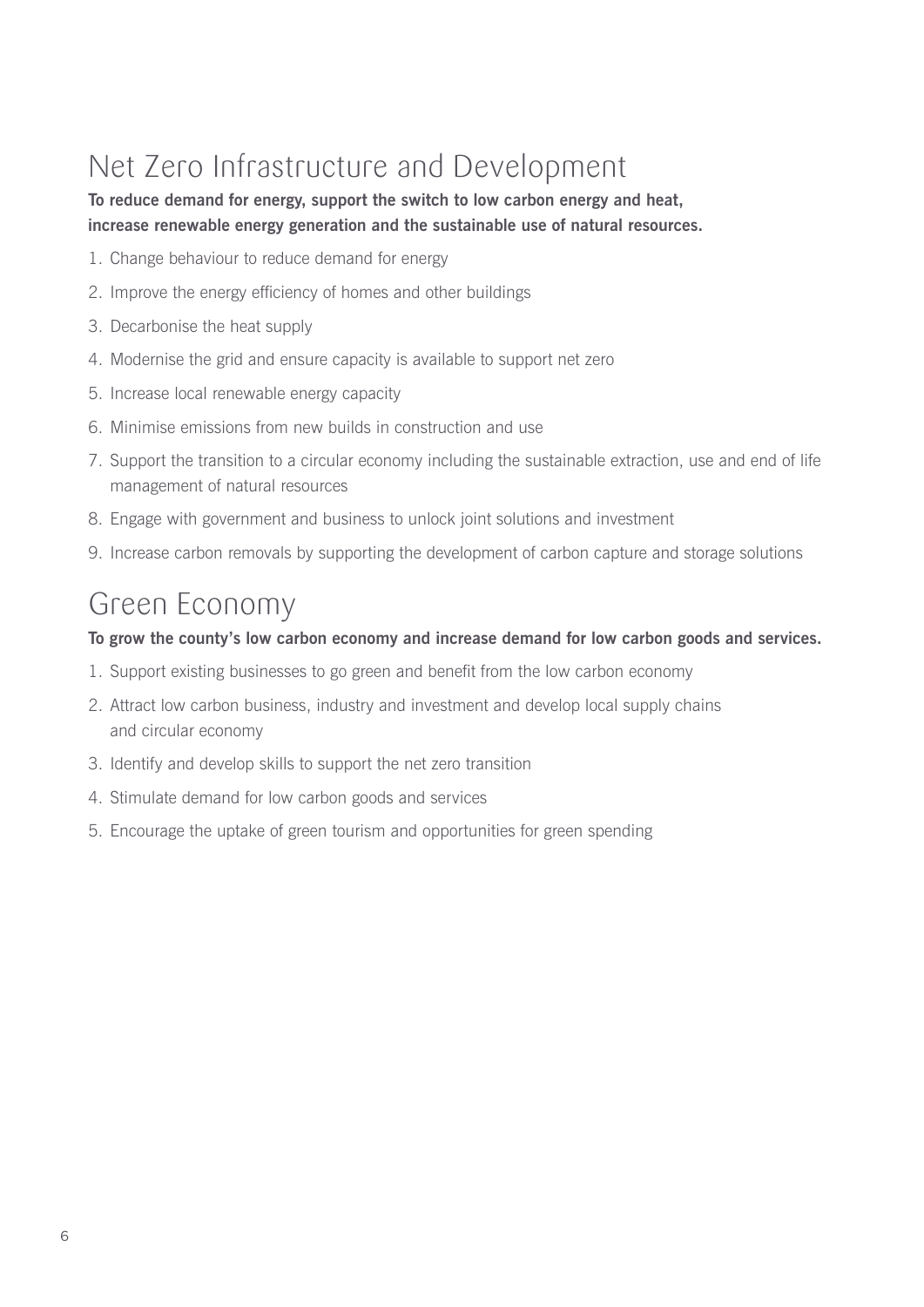## Climate Friendly Communities

#### **To inform, engage and involve our residents in identifying and delivering local solutions to achieve net zero carbon.**

- 1. Raise awareness of the climate emergency and the net zero targets
- 2. Promote sustainable consumption and behaviours that reduce carbon emissions
- 3. Deliver a fair and just transition to net zero carbon emissions that maximises the co-benefits for health, the economy and nature
- 4. Deliver inclusive information, engagement and consultation to help everybody to have their say on our plans
- 5. Enable individual behaviour change and sustainable choices
- 6. Enable community climate action
- 7. Embrace innovative models of providing community information, public involvement and action

### Nature and Land Use

#### **To develop a growing and resilient network of land and water that is richer in plants and wildlife, optimises carbon storage and supports climate resilience.**

- 1. Develop and maintain high quality data to inform decisions and action for nature and carbon storage
- 2. Promote land management practices that benefit nature and increase carbon storage
- 3. Protect and enhance existing spaces for nature that may also remove and store carbon as an additional benefit
- 4. Create new, well-connected spaces for nature that provide the greatest opportunity for nature recovery and other public goods

The final section on the implementation, monitoring and reporting progress confirms that approval and implementation of the Net Zero Strategy and Action Plan will be overseen by the council's cabinet and guided by officers from across the council. Ongoing discussions with local interested parties will guide the approach to partnership working and plans for closer collaboration.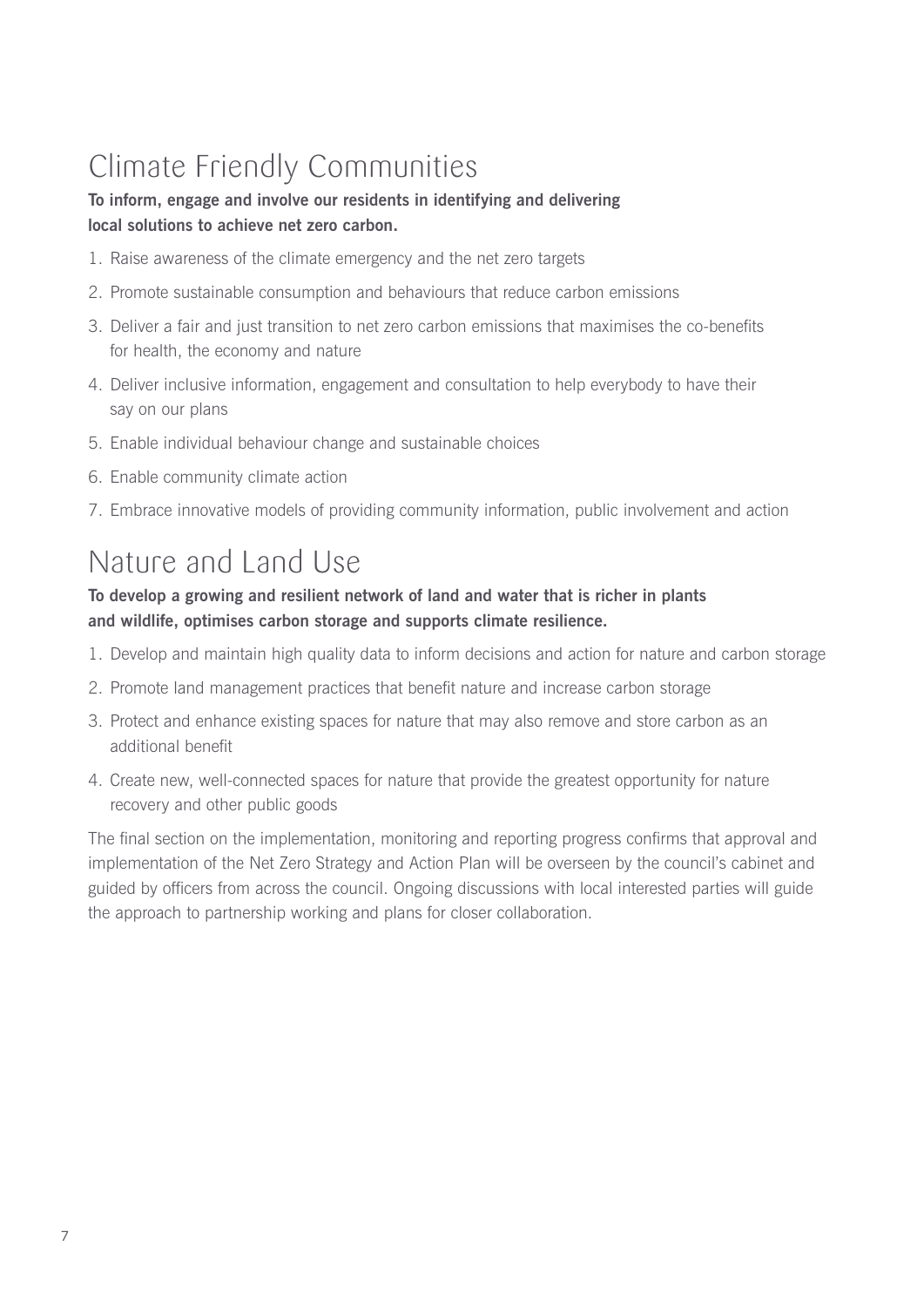# How has the Strategy and Action Plan been developed?

The council commissioned the Net Zero Carbon Leicestershire 2045 Roadmap<sup>1</sup> research to provide information on the baseline emissions from Leicestershire to gain a better understanding of what sources contribute the most to the county's emissions. The study also looked at pathways to net zero by 2045 by considering current national and local commitments and alternative, more ambitious changes that could reduce greenhouse gas emissions. Some of these changes are through technology shifts such as more renewable energy generation, fuel switching to electricity and hydrogen and others include behaviour changes that reduce the demand for energy in buildings and transport such as installing insulation and low energy equipment and using public transport, cycling and walking more. The research also investigated the costs and co-benefits (advantages in addition to carbon reduction) of the net zero transition and other supplementary analysis. This technical study is available for use by all local organisations, may be of interest to some residents and has informed the writing of the Net Zero Strategy and Action Plan.

The development of the Strategy and Action Plan has also been informed by recent stakeholder and public engagement and has involved officers from across the County Council. The consultation will extend this opportunity to the public and other organisations and businesses to shape the final plans.

The Strategy and Action Plan has also involved undertaking an Equality and Human Rights Impact Assessment (EHRIA) screening assessment, which considers any potential adverse impacts on a particular community or group of people with protected characteristics.

**You can view the documents at www.leicestershire.gov.uk/have-your-say/current-engagement**

**For paper copies of the survey questions, please email netzero@leics.gov.uk or call 0116 305 8019.** 

**The closing date to complete the consultation survey is 26 July 2022.**

**You can find out more about tackling climate change at www.leicestershire.gov.uk/netzeroconsultation**

<sup>1</sup> www.leicsestershire.gov.uk/netzero